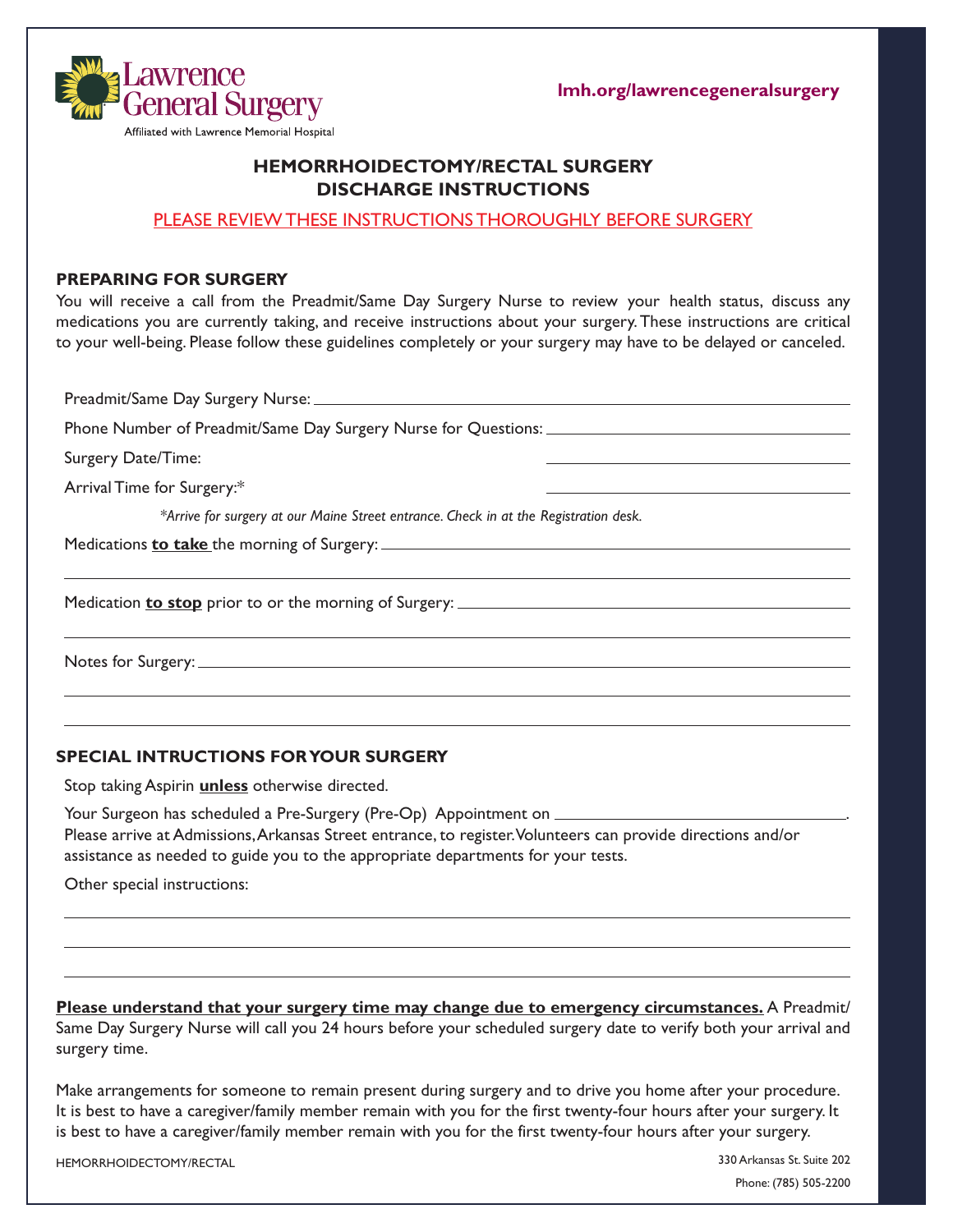

# **DAY OF SURGERY**

#### Before you leave home

Do not eat any food, drink any beverage (including ice, etc.), chew gum or use cough drops/throat lozenges, etc. after 12:00 a.m./Midnight the day of surgery, unless directed. You may brush your teeth or rinse your mouth with a small amount of water; however, do not swallow.

Remove any make-up or nail polish. If you wear contact lenses, remove them and use your eyeglasses. Wear loose, comfortable clothing and shoes.

All jewelry should be removed. It is best to leave all valuables and jewelry at home or with your caregiver/family member.

Bring your photo identification and health insurance card(s).

Arriving at LMH

Check in at the Registration desk just inside the Maine Street entrance at LMH. The registration and nursing staff will prepare you for your procedure. You will have the opportunity to speak with anesthesia and your surgeon before surgery, and we will keep your caregiver/driver up-to-date on your health while you are in surgery.

### **AFTER SURGERY**

Depending on your procedure, you will be released to home from the Recovery Unit, or be transferred to the Post-Surgical Care Floor (Third Floor, West). Once you are home, a nurse will contact you for a health update and to review your discharge instructions.This information is also available through My Patient Portal. You can access this site through our main web page at www.lmh.org/my-patient-portal/.

If you require FMLA paperwork, this may be returned to you via portal too. Please allow a week for completion.

Call the Lawrence General Surgery office at (785) 505-2200 at your first opportunity to schedule a follow-up appointment for 7-14 days after your surgery.

Follow-Up Surgery Appointment with Lawrence General Surgery:

Call at any time if you have questions or notice any signs of infection, experience a fever over 101 degrees, wound redness, increasing pain or swelling, or an odorous, thick discharge. In case of emergency, please call 911 or go to the nearest emergency department.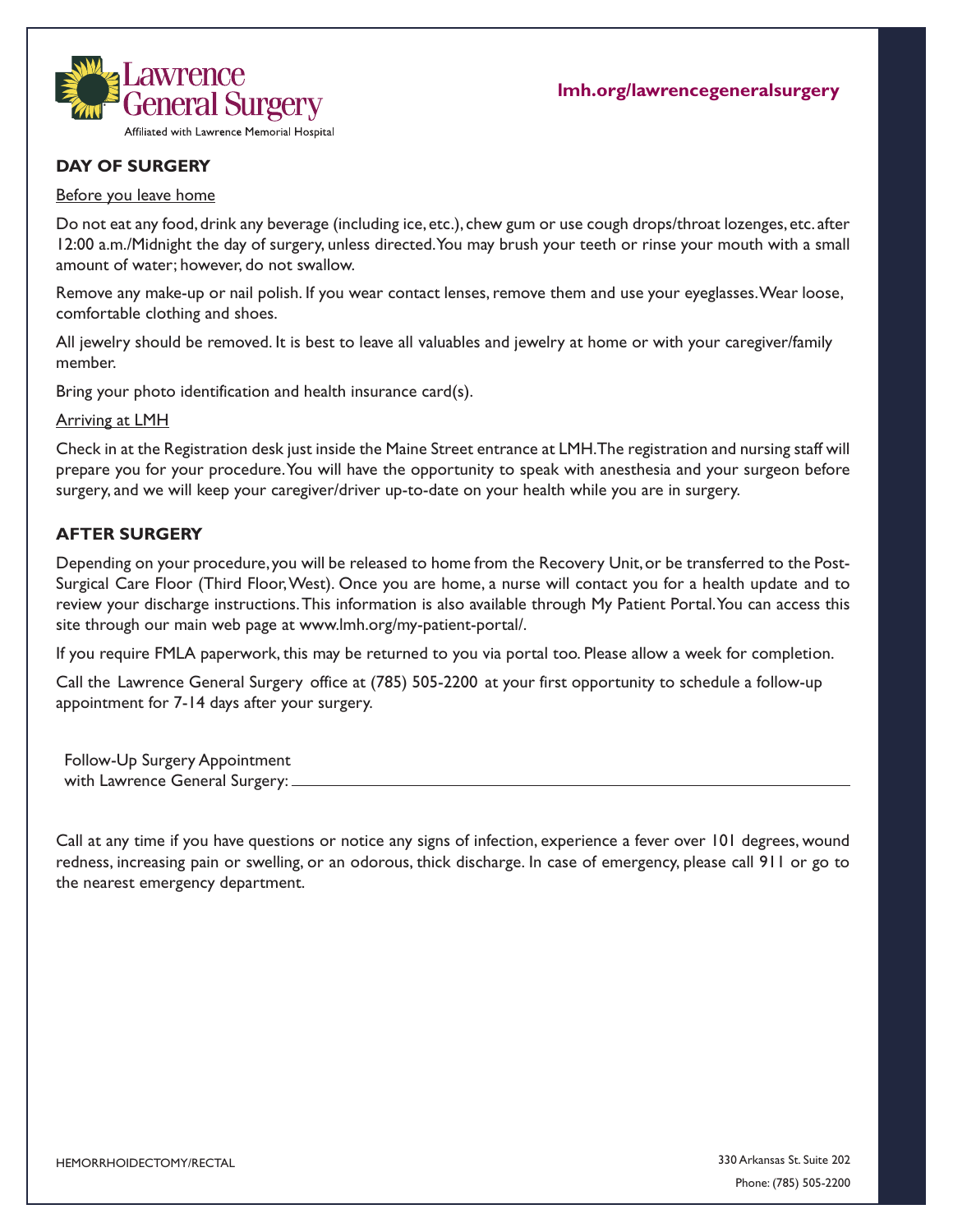

Call at any time if you have questions or notice any signs of infection, experience a fever over 101 degrees, wound redness, increasing pain or swelling, or odorous, thick discharge. In case of emergency, please call 911 or go to the nearest emergency department.

### **OPERATIVE SITE**

There will be minor bleeding and drainage from the operative area(s) for several weeks following surgery. Bruising, swelling and irregularity of the anal opening may also occur during the first week or two after surgery. These symptoms will decrease as healing progresses. However, if bleeding is excessive and does not cease with the application of pressure for 10-15 minutes, call your doctor.

It is very important to keep the area around the anal opening as clean and dry as possible during healing. The best methods for this are sitz baths, showers, or soaks – especially following a bowel movement. You can also use Tucks<sup>®</sup> towelettes for cleaning. This may also provide some pain relief. You should attempt to soak several times a day for the first week after surgery and continue as necessary.

A protective pad in underclothing may be necessary until drainage diminishes. Later, a folded Kleenex<sup>®</sup> can provide a comfortable, absorbent and inexpensive dressing. (Do not use toilet paper.)

### **PAIN CONTROL**

After the local anesthetic wears off, pain medication may be needed. Begin taking pain medication as soon as discomfort begins and as directed thereafter. Pain medications may have side effects like nausea, vomiting and constipation. Please call the office if you have questions about your pain control.

#### Mild Pain

Acetaminophen (Tylenol®) ibuprofen (Advil® or Motrin®) or naproxen (Aleve®) are acceptable medications to take for mild pain. Again, warm soaks, showers or sitz baths may provide some pain relief.

### Severe Pain

Take the prescription medication provided by your doctor in addition to a form of ibuprofen (Advil<sup>®</sup> or Motrin<sup>®</sup>).

DO NOT take prescription medication on a regular schedule in an attempt to prevent pain. Excessive use of prescription pain medication can lead to constipation, which will aggravate pain.

DO NOT drive or drink alcohol while taking prescription pain medication.

DO NOT take ibuprofen (Advil ® or Motrin®) or naproxen (Aleve®), if it bothers your stomach, you have kidney disease or you are taking Toradol (ketorolac).

DO NOT take acetaminophen (Tylenol®) while using other medications which also contain acetaminophen, such as Lortab or Percocet.

### **BOWEL and BLADDER FUNCTION**

Initial bowel movements can be quite uncomfortable following hemorrhoid or other anorectal surgery. The key to rapid recovery is to avoid constipation, and to begin having bowel movements as soon as possible.

A stool softener (Colace®or equivalent) is often recommended for a few weeks after surgery. Bulking agents (Metamucil<sup>®</sup>) may also be advised by your doctor. It is also very important to drink extra water (e.g., 5-6 extra glasses of water) with bulking agents for them to be effective. Laxatives (Milk of Magnesia or Miralax®) are permissible and often needed until bowel function begins.